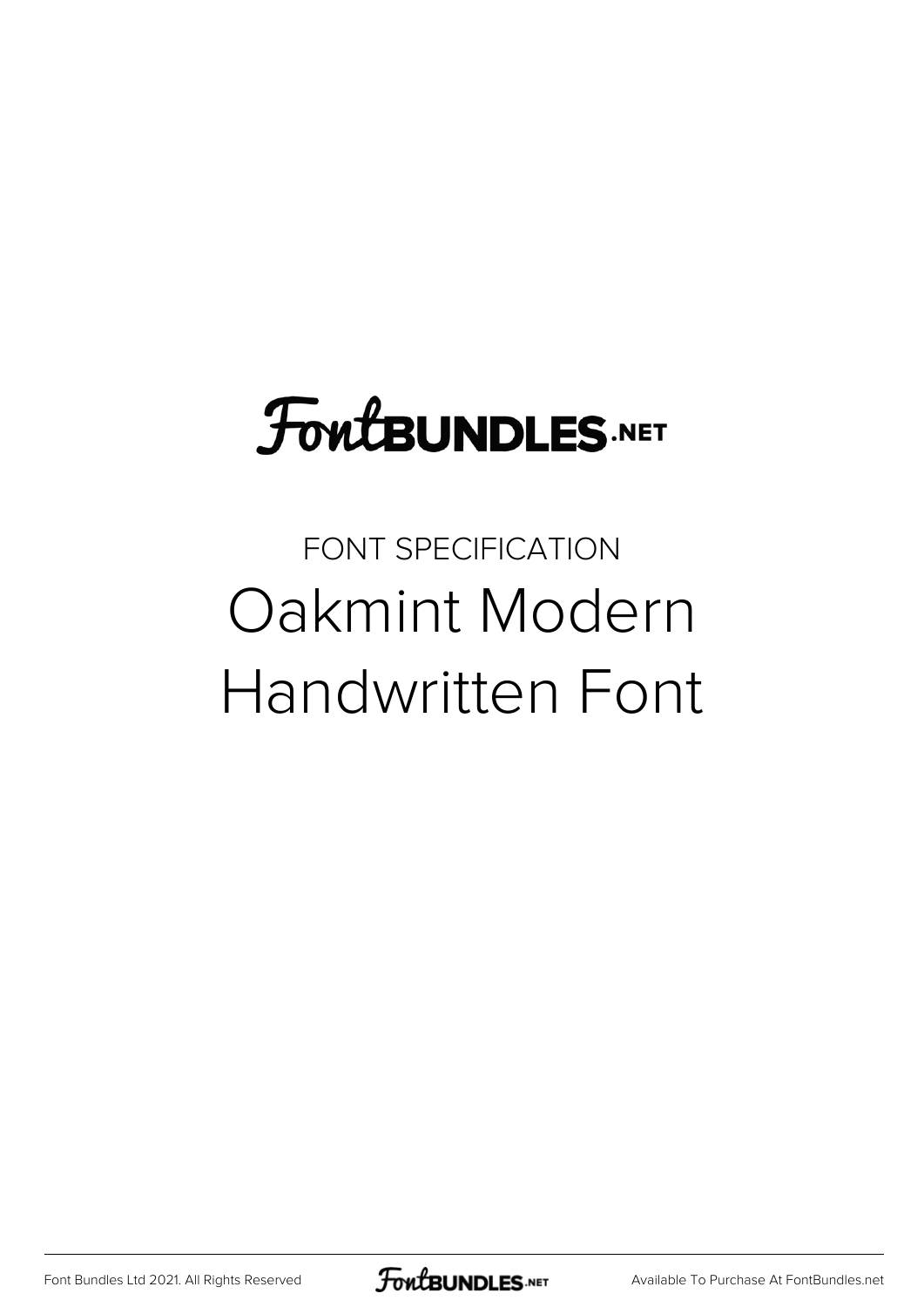Oakmint - Regular ()<br>Uppercase/Characters Lowercase Characters  $eL$  $W/\sqrt{1-\theta}$  $\mathscr{C}$  $q/\sqrt{2}$  $\mathcal{W}^{\mathcal{L}}$  $\overline{\mathbb{Q}}$ Numbers  $1934567$  $\mathcal{L}$ Punctuation and Symbols  $\overline{\mathcal{K}}$  $\boldsymbol{\Lambda}$  $\mathbf{I}$ 

 $\overline{\phantom{a}}$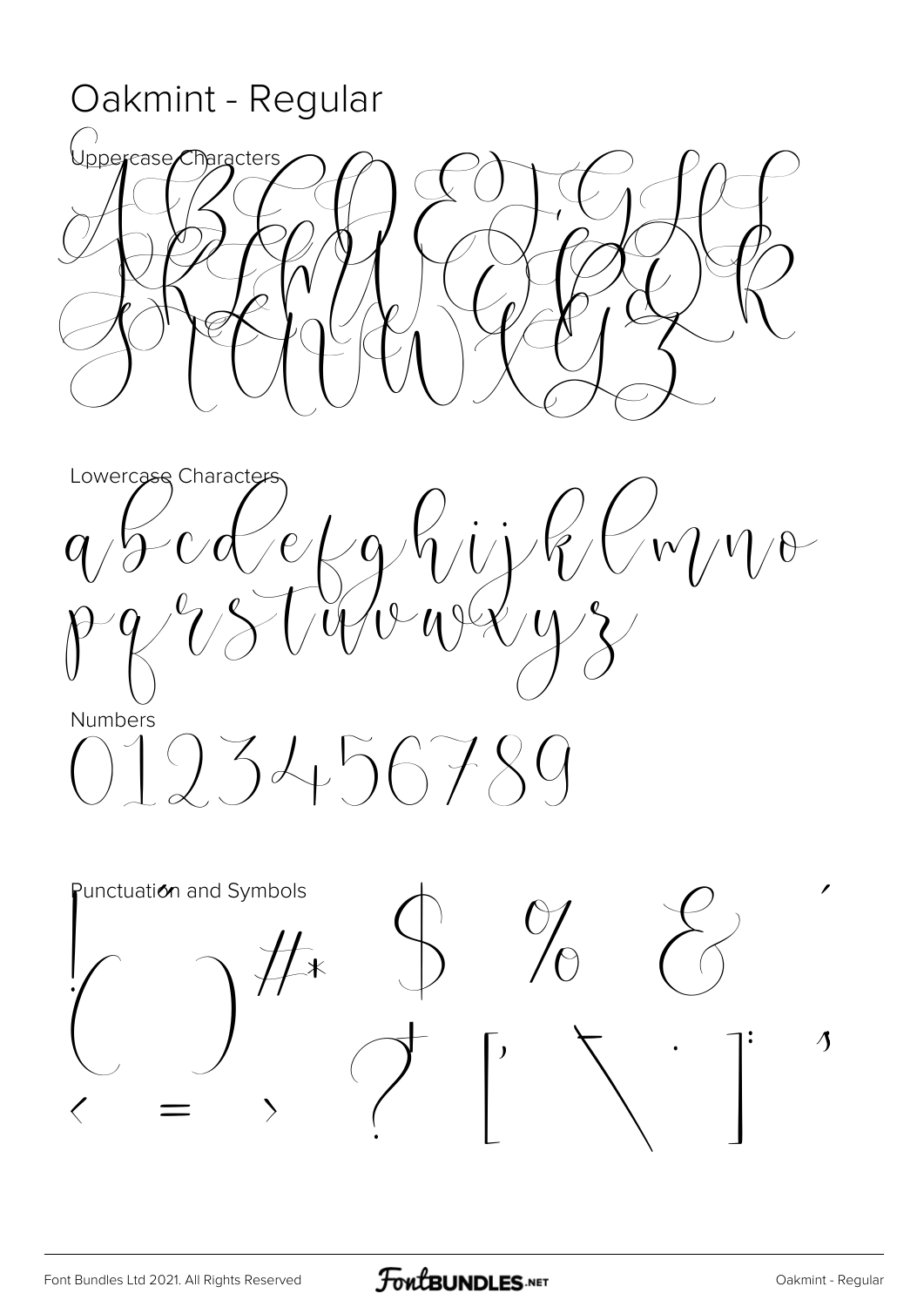

All Other Glyphs  $\overline{v}$  $\overline{\phantom{a}}$  $\sim$  $\widetilde{q}/% \widetilde{q}$  $\hat{q}$  /  $\hat{q}$  /  $\hat{q}$  /  $\bigwedge$ 

 $\overline{b}$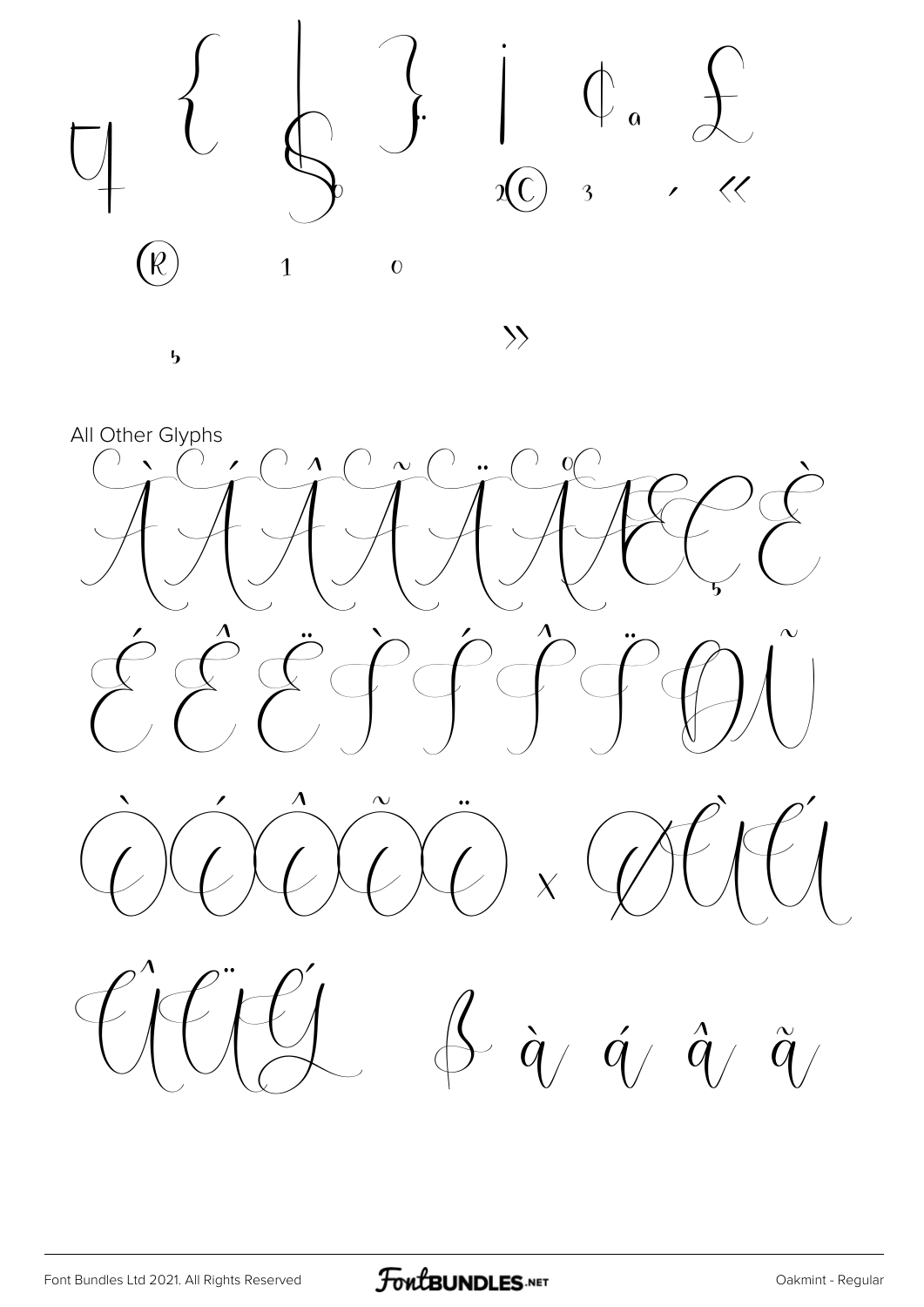$\ddot{q}$   $\ddot{q}$   $\alpha$   $\beta$  è é è è i  $\hat{U}$   $\hat{U}$   $\hat{U}$  $\tilde{\eta}$  &  $\theta$  &  $\stackrel{\sim}{\theta}$  $\hat{y}$   $\hat{y}$   $\hat{y}$  $\emptyset$  $\ddot{y}$  $\ddot{\theta}$  $\lambda$  $\checkmark$  $\overline{\phantom{a}}$  $\overline{\phantom{a}}$  $\frac{1}{2}$  $\overline{O}$  $\mathbf{I}$  $\mathbf{b}$  $\overline{1}$  $\cdots$   $\left\langle \quad \right\rangle$  $\top$  $\frac{1}{2}$